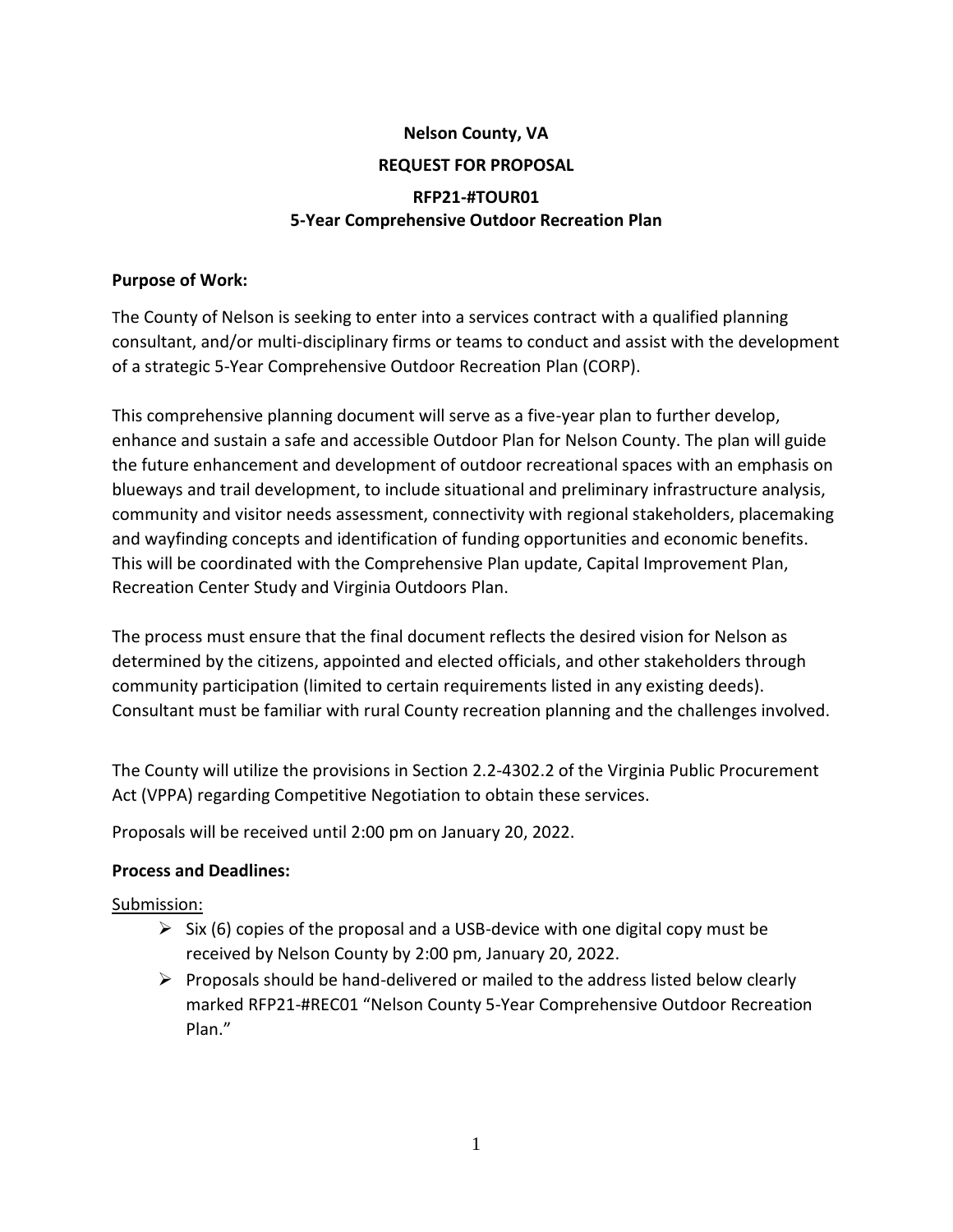#### Contact Information:

Maureen Kelley Director of Economic Development and Tourism County of Nelson

| <b>Mailing Address</b> | <b>Physical Address</b>          |
|------------------------|----------------------------------|
| PO Box 636             | 8519 Thomas Nelson Hwy           |
| Lovingston, VA 22949   | Lovingston, VA 22929             |
| Phone: (434) 263-7015  | Email: makelley@nelsoncounty.org |

- $\triangleright$  Nelson County is an Equal Opportunity Employer. Minority and Women-owned businesses are encouraged to submit a proposal.
- $\triangleright$  Proposals will be received until:
	- Closing Time: 2:00 pm
	- Closing Date: January 20, 2022
	- Late Proposals: Proposals received after the stated closing time and date will not be considered. See Attachment 1 – County's RFP advertisement
- $\triangleright$  All questions regarding this RFP prior to the set deadline for receipt of proposals, shall be directed to Maureen Kelley, at [makelley@nelsoncounty.org.](mailto:makelley@nelsoncounty.org)

#### Proposals must Include the following:

- $\triangleright$  Cover letter introducing the consultant team;
- $\triangleright$  State Corporation Commission issued identification number or if not required by law, a statement describing why it is not required.
- $\triangleright$  Qualifications to include a brief history of the consultant's business and services, consultant team members and relevant experience, and the identification and contact information for the primary point of contact;
- $\triangleright$  A list of sub-consultants, if any, including all information provided for the primary consultant;
- $\triangleright$  A summary of comparable work products for similar clients in the past, including the time period services were provided;
- $\triangleright$  Cost estimates for the provision of noted services and a fair approximation of the final cost of services, as well as considerations for reducing costs by utilizing existing local resources.
- $\triangleright$  A work plan that specifically addresses all elements in the Scope of Work described below including a project schedule of required and recommended tasks and milestones.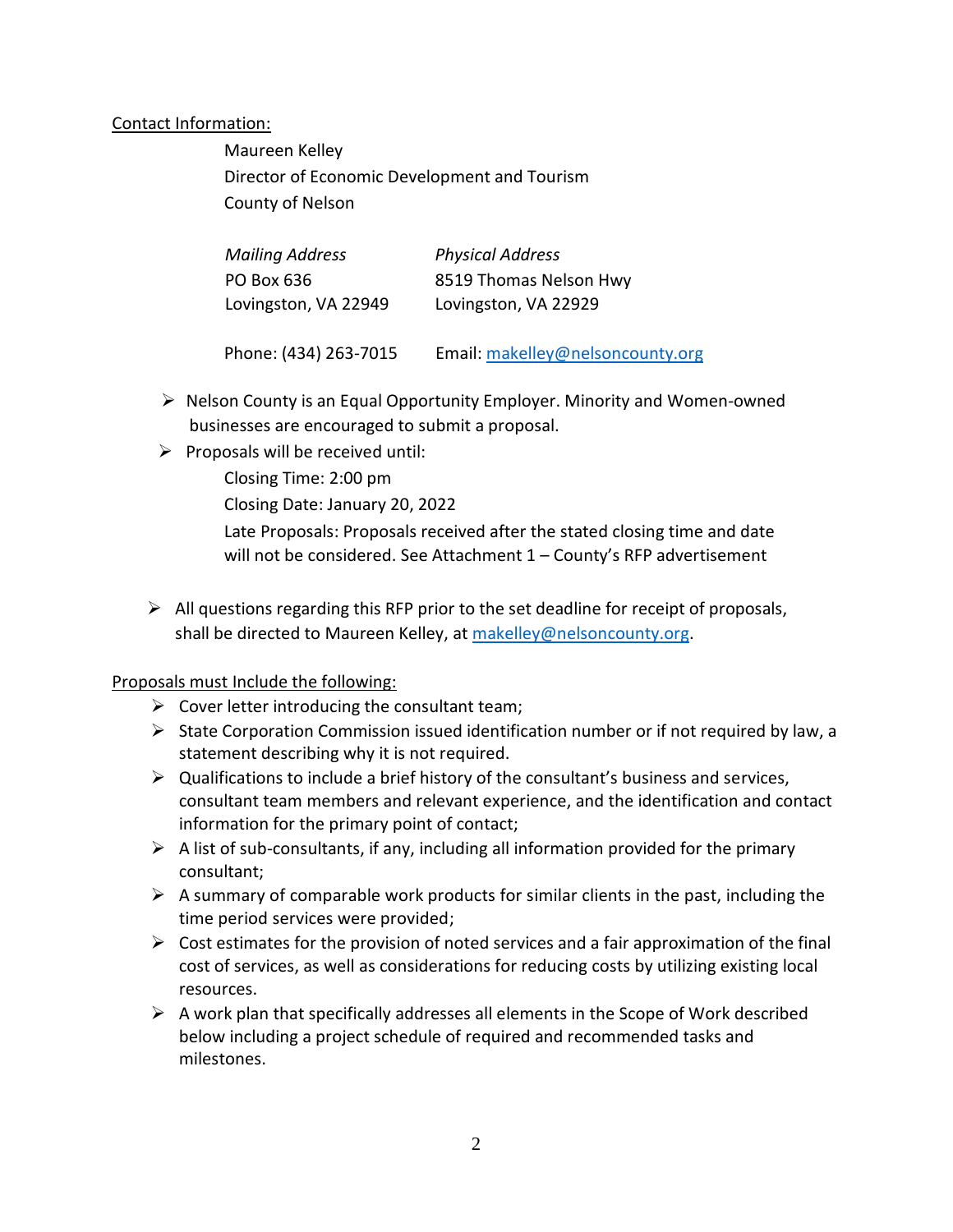- $\triangleright$  Supporting Information (Optional). Provide other supporting information you feel may help us further evaluate firm qualifications and fit for completing the Comprehensive Outdoor Recreation Plan.
- $\triangleright$  In accordance with State Code Section 2.2-4342, respondents must identify proprietary information provided prior to or upon submission of proposals; stating the reasons why protection of this information is necessary.

### Period of Performance:

 $\triangleright$  The time period for the work described in the scope is approximately 6 months from issuance of Notice to Proceed.

#### Previous and Current Planning Efforts:

- $\geq$  2014-2015 Comprehensive Plan (Update FY22) To update the County's Comprehensive Plan, the guidance document that guides zoning and growth in the County
- $\triangleright$  Rockfish River Boat Takeout and Parking Lot: VOF Grant Identified potential boat put-ins/ take outs along Rockfish River.
- $\triangleright$  Recreation Center Study To analyze the recreational needs of the community to provide health and wellness oppportunities for all
- $\triangleright$  Drive 2.0

This strategic plan is a result of conversations with Virginia's tourism industry and tourism partners as Virginia Tourism looks to the future and plans for success. It focuses on answering two key questions:

- 1. What should we be promoting?
- 2. What should we be building?

The tourism industry is an overly saturated and extremely competitive market. In order to succeed and thrive, Virginia communities must continue to develop new tourism product and focus on winning strategies to evolve and grow. When tourism development is increased, the visitor experience is enhanced, economic impact to communities rises and marketing efforts become competitive. Drive 2.0 help achieve this.

#### **Scope of Work:**

The consultant will be responsible for providing the following scope of services in leading a planning process and developing the County's 5-year CORP. County Parks and Recreation Department & Economic Development and Tourism will liaison with the selected consultant and provide direction, data, logistical, and other support as needed.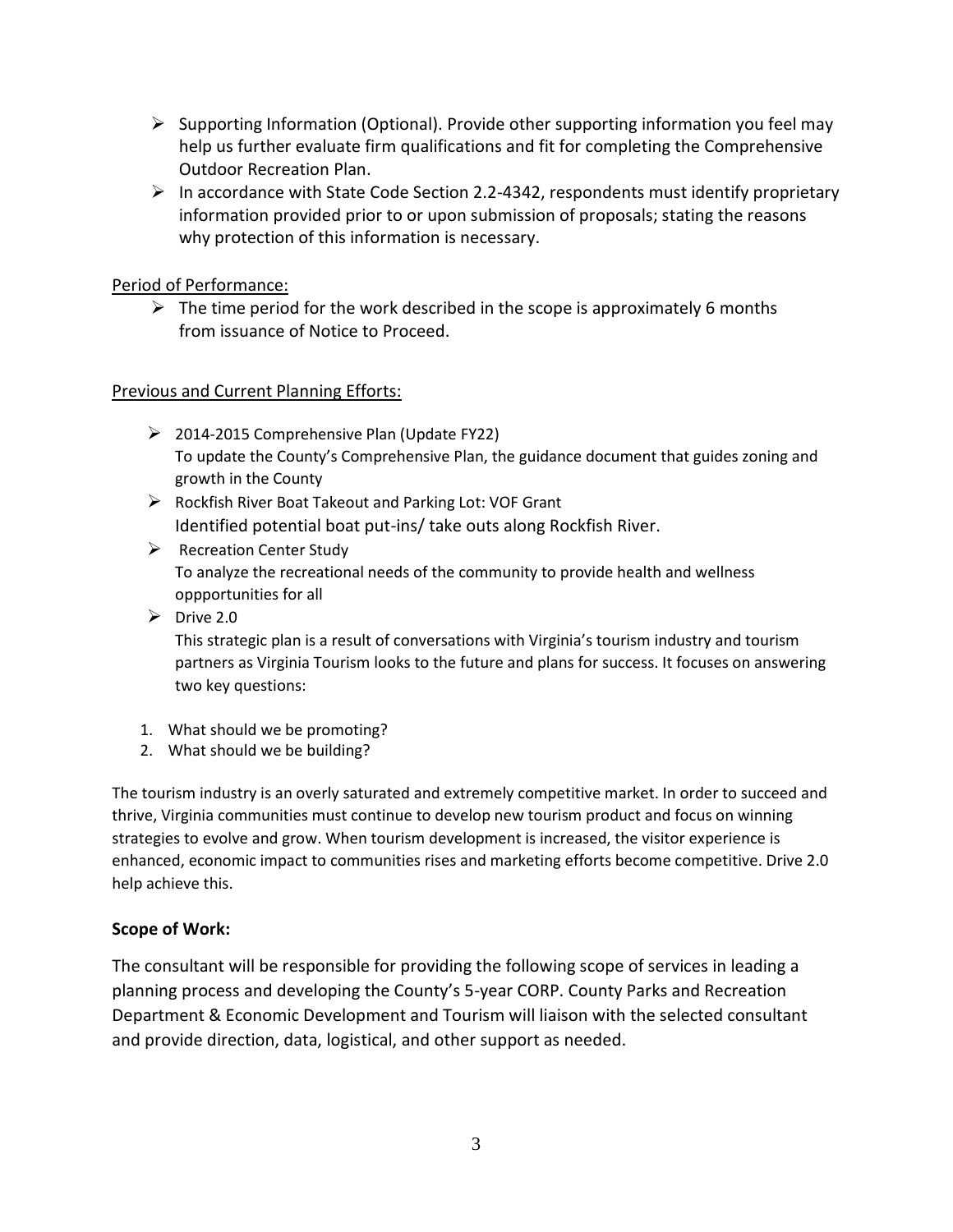# Development of CORP:

- $\triangleright$  Prepare a CORP document, to span a 5-year period. The document will assist the County in developing blueways, outdoor recreational areas, bike/hiking/equestrian trails along with placemaking and wayfinding concepts, to satisfy the current and future needs of its citizens and visitors.
- $\triangleright$  Prepare a report containing summarization of findings, recommendations and action steps resulting from items 2-6 below. The report shall be prepared in a manner that will guide staff and elected officials with regards to future decisions and priorities for the Nelson County Parks/Trails System.

# Document & Evaluate Existing Conditions:

- $\triangleright$  Evaluate existing recreational opportunities, including infrastructure, trails, river access, and other amenities.
- $\triangleright$  Identify and evaluate current County demographics, and assess makeup of current park/trail users.
- $\triangleright$  Update inventory of the existing County Park System (properties, facilities, and trail system) in detail. At a high level, illustrate Municipal Schools, State and Non-profit parks, recreational & natural area and trails.

# Public Engagement & Visioning:

- $\triangleright$  In coordination with county staff, engage the public using various methods of outreach to include a community and visitor needs assessment. Ensure public input is documented, evaluated and incorporated into various elements of the CORP.
- $\triangleright$  Identify current and potential County Parks/Trails System users.
- $\triangleright$  Outline Issues and Opportunities; Vision, Goals, and Objectives
- $\triangleright$  Identify key stakeholders, issues & opportunities for the Nelson County Park and Trail System(s).
- $\triangleright$  Identify funding opportunities and economic benefits.
- $\triangleright$  Using data and input from the above items, county staff and other stakeholders, develop a vision, goals and objectives for the 2022-2026 CORP.

#### Identify Priority Projects, Improvements & Enhancements:

- $\triangleright$  Identify specific projects, improvements and enhancements recommended, along with high level costs estimates. Include any key elements and features to be maintained and/or incorporated into existing park/trail facilities.
- $\triangleright$  Projects of high interest include: blueways, mountain biking trails, equestrian and hiking trails. Identifying unique trail development to help set Nelson apart from other destinations. Example: [https://www.wta.org/go-outside/trail-smarts/how-to/how-to-choose](https://www.wta.org/go-outside/trail-smarts/how-to/how-to-choose-the-right-path)[the-right-path](https://www.wta.org/go-outside/trail-smarts/how-to/how-to-choose-the-right-path)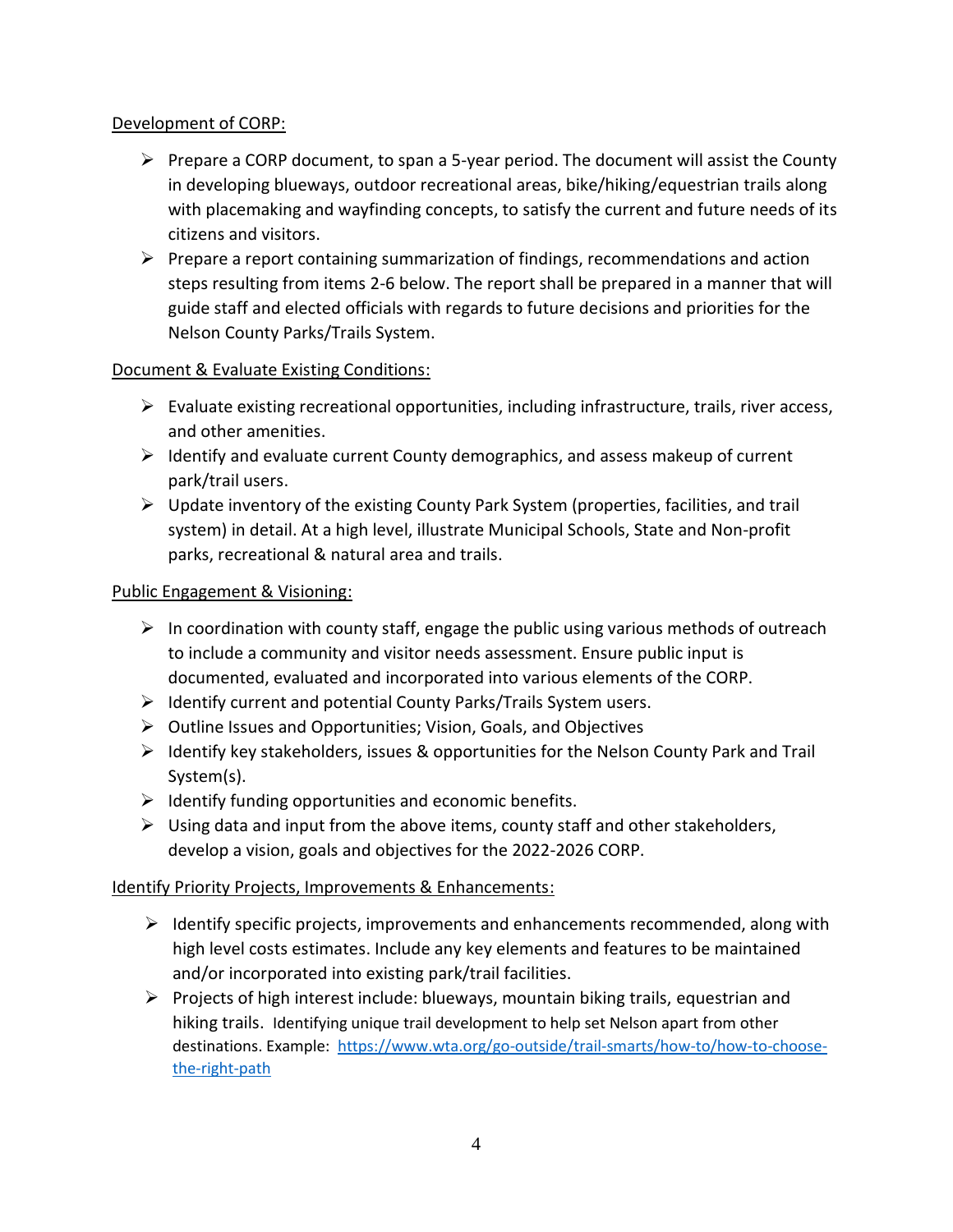$\triangleright$  Prioritize needed projects, improvements and enhancements and specify economic benefits.

# Identify Funding Sources:

- $\triangleright$  Identify and evaluate existing County parks/trails system funding programs. Include deficiencies in resources for existing programs, maintenance and operations.
- $\triangleright$  Identify alternative funding options
- $\triangleright$  Based on the evaluation of existing funding programs, determine what methods of alternative funding may be feasible in Nelson County, such as:
	- o Grants
	- o Private Foundations
	- o Fundraising
	- o Other
- $\triangleright$  Identify options to help mitigate potential funding gaps.

# GIS/Mapping:

 $\triangleright$  GIS/Mapping shall be used to create exhibits for use during the planning process, and maps for inclusion in the planning document. Most geographic data will be existing; it is anticipated there may be other geographic information pertinent to the plan that may need updating and/or creation by consultant in other planning scope of work items by the consultant. After plan completion, Consultant shall provide Nelson County with all GIS data used to create the plan in a format that can be imported into ESRI ArcGIS.

# **Evaluation Criteria:**

Each proposal will be evaluated based upon the following published criteria, including compliance with the RFP instruction and the mandatory terms and conditions set forth within the RFP document. The objective of the evaluation will be to select the consultants who, in the sole discretion of the County, offers the best value and fit for the needs of the County. In lieu of a numerical scoring system, the County shall use a qualification based selection process in accordance with the VPPA, and each proposal will be evaluated on the following criteria:

- 1. Project Understanding: The proposal demonstrates that the consultants understand the needs and priorities of the County.
- 2. Approach and Methodology: The proposal demonstrates that the consultant team has a well-developed plan to satisfy all items in the Scope of Work.
- 3. Experience and Qualifications: The members of the consultant team and any subcontractors possess the necessary skills and experience to successfully complete the Scope of Work.
- 4. References: The consultant team is able to demonstrate that is has successfully completed similar projects for previous clients.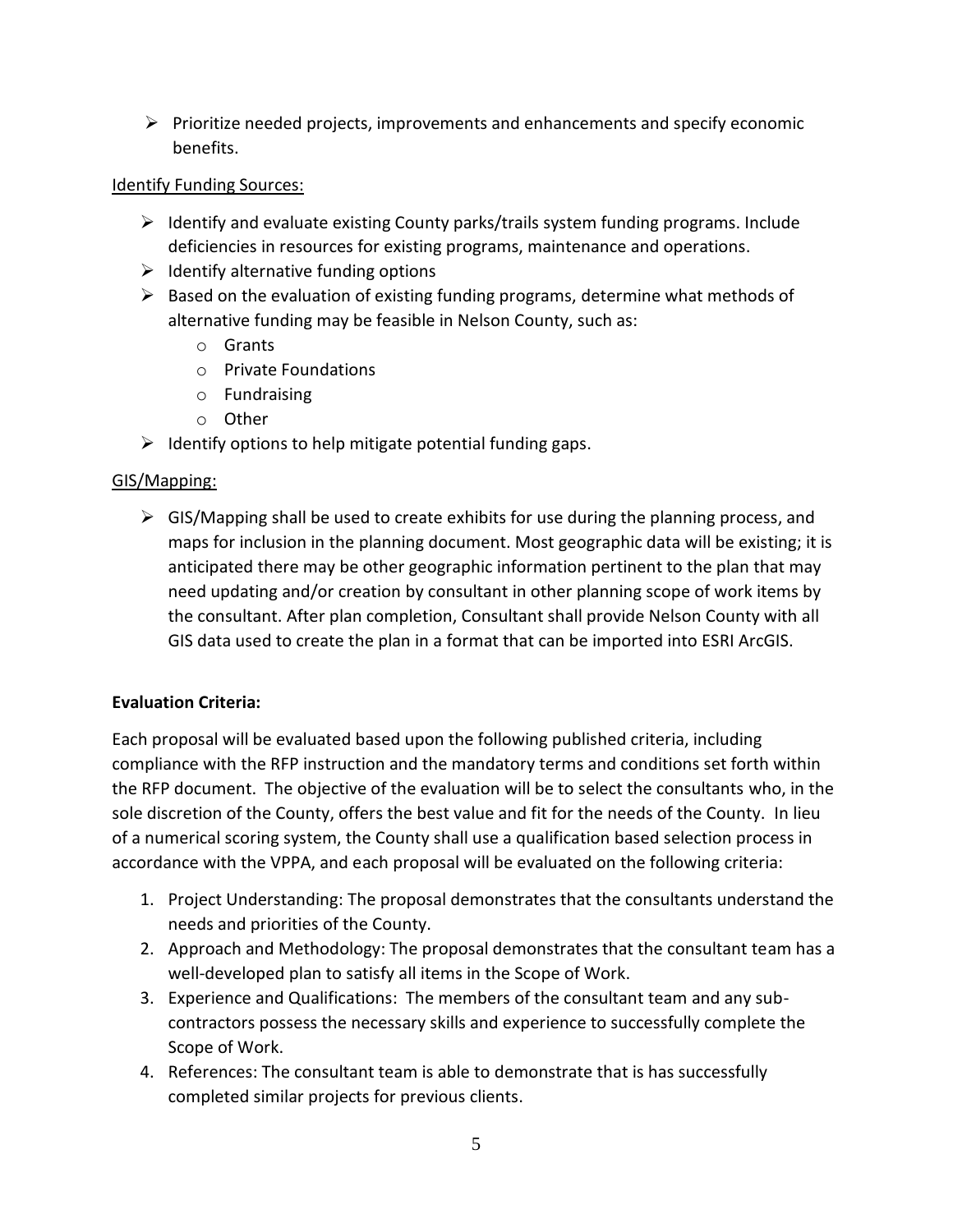5. Cost: The proposal includes reasonable details of cost estimates broken out by project task and deliverables.

The County reserves the right to waive any proposal informalities, reject any proposals submitted or cancel this solicitation. The County will rank the proposals and will select two or more offerors deemed to be fully qualified and best suited among those submitting proposals for negotiation, with or without interviews.

#### **Proposed Agreement:**

It is the intent of the County to use the attached Agreement (Attachment 2) in order to procure the services of the successful offeror. The provisions of this RFP and the selected respondent's proposal shall be incorporated into the final contract agreement thereto.

By Authority of Nelson County Board of Supervisors

EOE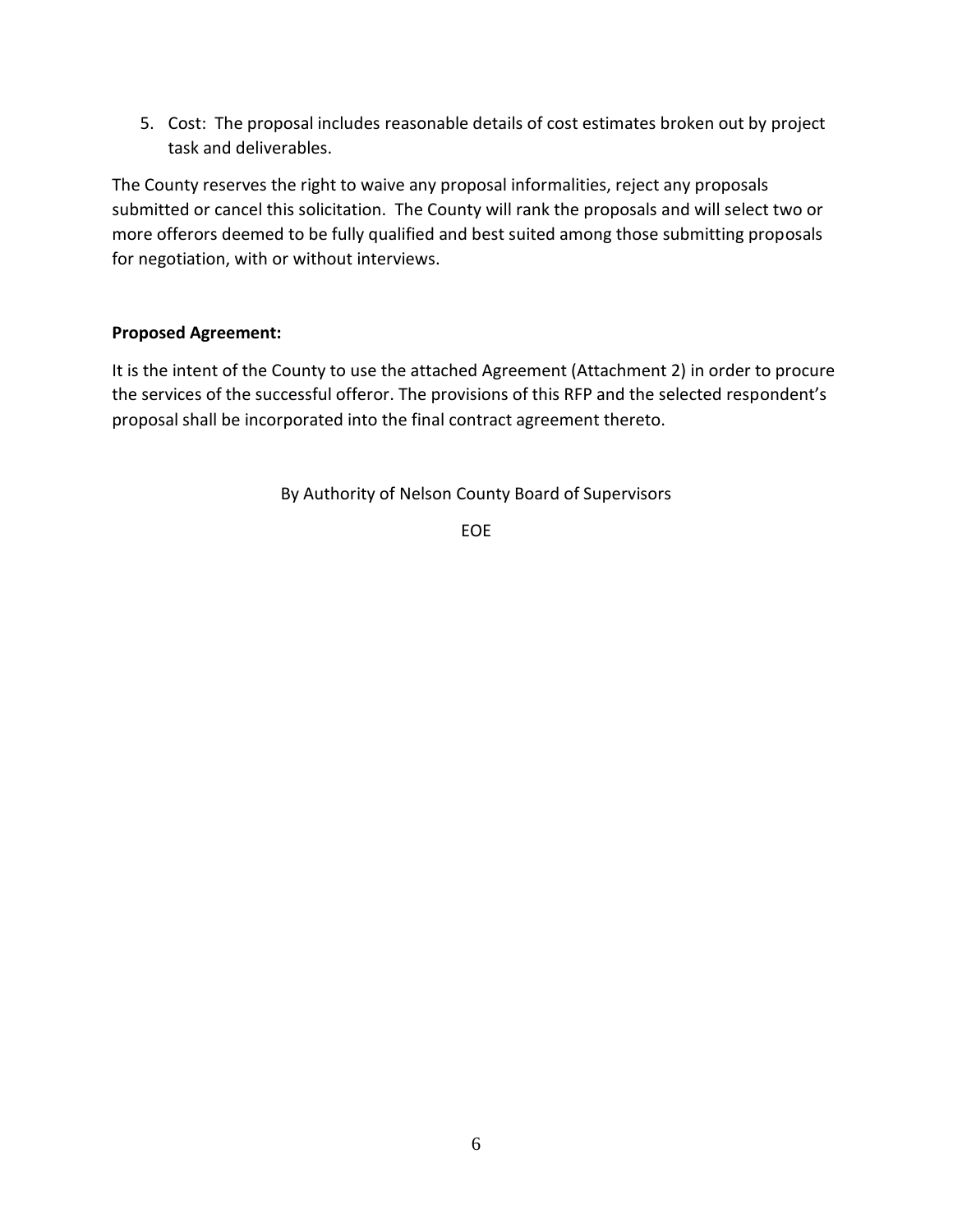**Attachment 1** 

 **Nelson County, VA**

**RFP21-#REC01 5-Year Comprehensive Outdoor Recreation Plan** 

December 20, 2021

To: Nelson County Times

From: Nelson County

Re: Advertisement

Please advertise the below request for proposals as a legal ad in the December 29, 2021 edition of the Nelson County Times. Please invoice the County of Nelson, P.O. Box 336, Lovingston, VA 22949 and provide proof of publication with the invoice.

#### REQUEST FOR PROPOSALS

#### 5-Year Comprehensive Outdoor Recreation Plan

RFP21- #REC01

#### NELSON COUNTY, VA

The County of Nelson is requesting proposals from Consulting firms for the provision of The County of Nelson is seeking to enter into a services contract with a qualified planning consultant, and/or multi-disciplinary firms or teams to conduct and assist with the development of a strategic 5-Year Comprehensive Outdoor Recreation Plan (CORP).

This comprehensive planning document will serve as a five-year plan to further develop, enhance and sustain a safe and accessible Outdoor Plan for Nelson County. The plan will guide the future enhancement and development of outdoor recreational spaces with an emphasis on blueways and trail development, to include situational and preliminary infrastructure analysis, community and visitor needs assessment, connectivity with regional stakeholders, placemaking and wayfinding concepts and identification of funding opportunities and economic benefits. This will be coordinated with the Comprehensive Plan update, Capital Improvement Plan, Recreation Center Study and Virginia Outdoors Plan.

Proposals will be received until 2:00 p.m., local time prevailing, on January 20, 2022 and may be submitted to the County by mail at County of Nelson, Director of Economic Development and Tourism, P.O. Box 636, Lovingston, VA 22949 or hand delivered to County of Nelson, Economic Development and Tourism, 8519 Thomas Nelson Hwy, Lovingston, VA 22949.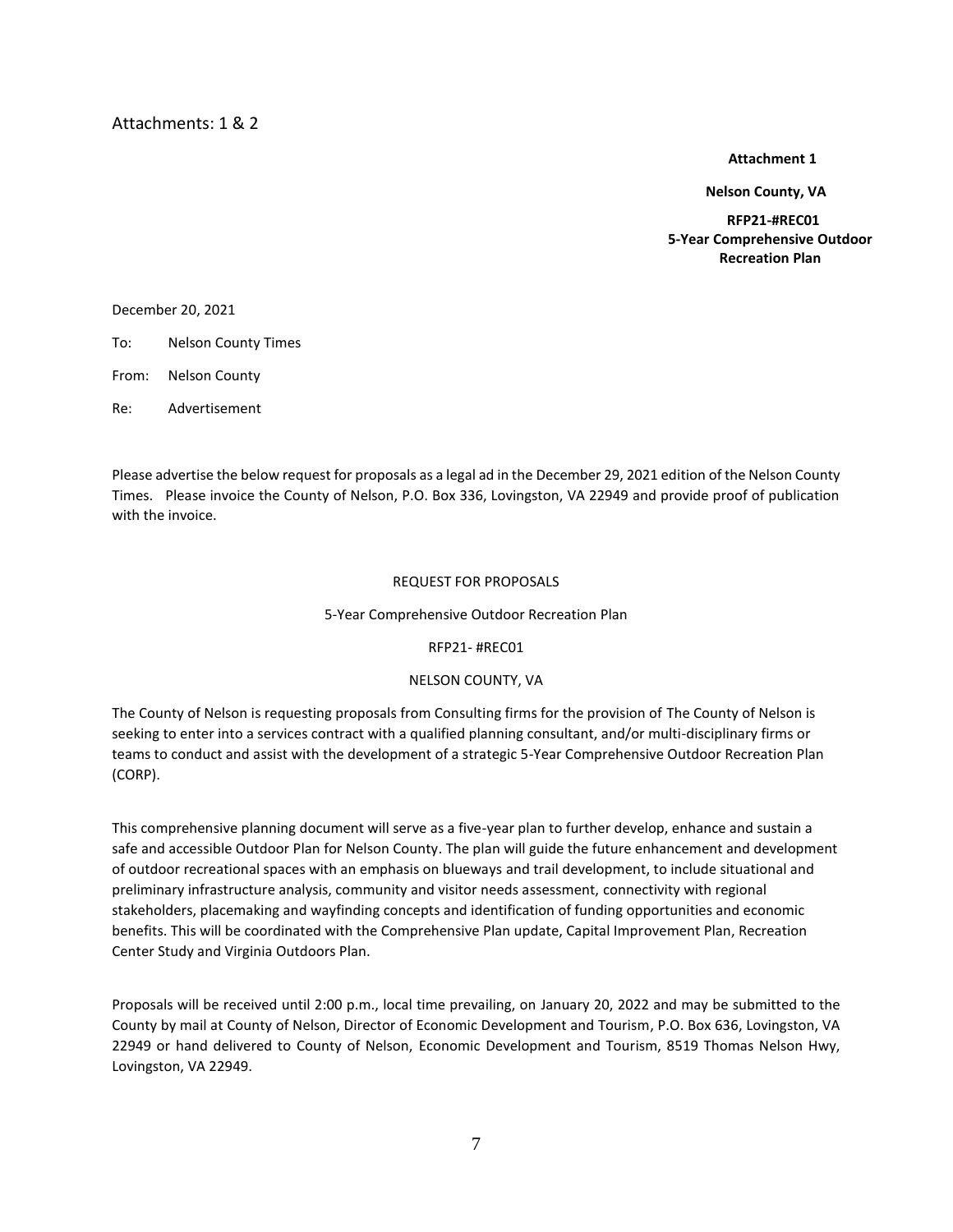The County's RFP document, RFP21- #REC01 may be obtained by contacting the Nelson County Economic Development and Tourism office at (434) 263-7015, by email request to Maureen Kelley at [makelley@nelsoncounty.org](mailto:makelley@nelsoncounty.org), at the County's website, www.nelsoncounty-va.gov, or in person at the Tourism office, 8519 Thomas Nelson Hwy, Lovingston, VA 22949.

EOE

By Authorization of Nelson County Board of Supervisors

#### **Attachment 2**

**Nelson County, VA**

**RFP21-#REC01 5-Year Comprehensive Outdoor Recreation Plan** 

#### SERVICES AGREEMENT

THIS SERVICES AGREEMENT, made and entered this day of  $\qquad \qquad ,$ 21\_\_\_, by and between the County of Nelson, Virginia (the "County") and \_\_\_\_\_\_\_ (the "Contractor") provides:

A. Undertaking. County and Contractor in consideration of their mutual covenants herein agree in respect of the performance of services by Contractor and the payment for those services by County as set forth below. The scope of work for the Contractor will include those items listed in Exhibit 1, which is attached hereto and made a part hereof, regarding all phases of the project (the "Work"). County and Contractor also agree that additional services can be provided by the Contractor to the County for the project as mutually agreed upon by addendum to this Agreement.

B. Contract Price. The County will pay in consideration of the Work as follows:

C. Term. The Contractor will begin the Work by\_\_\_\_ and complete (if applicable) the Work by \_\_\_\_\_\_\_\_.

D. Notices. All notices required or permitted under this Agreement shall be in writing and shall be deemed delivered in person or deposited in the United States mail, postage prepaid addressed as follows. Either party may change such address from time to time by providing written notice to the other in the manner set forth above.

If to the County:

Stephen A. Carter County Administrator Post Office Box 336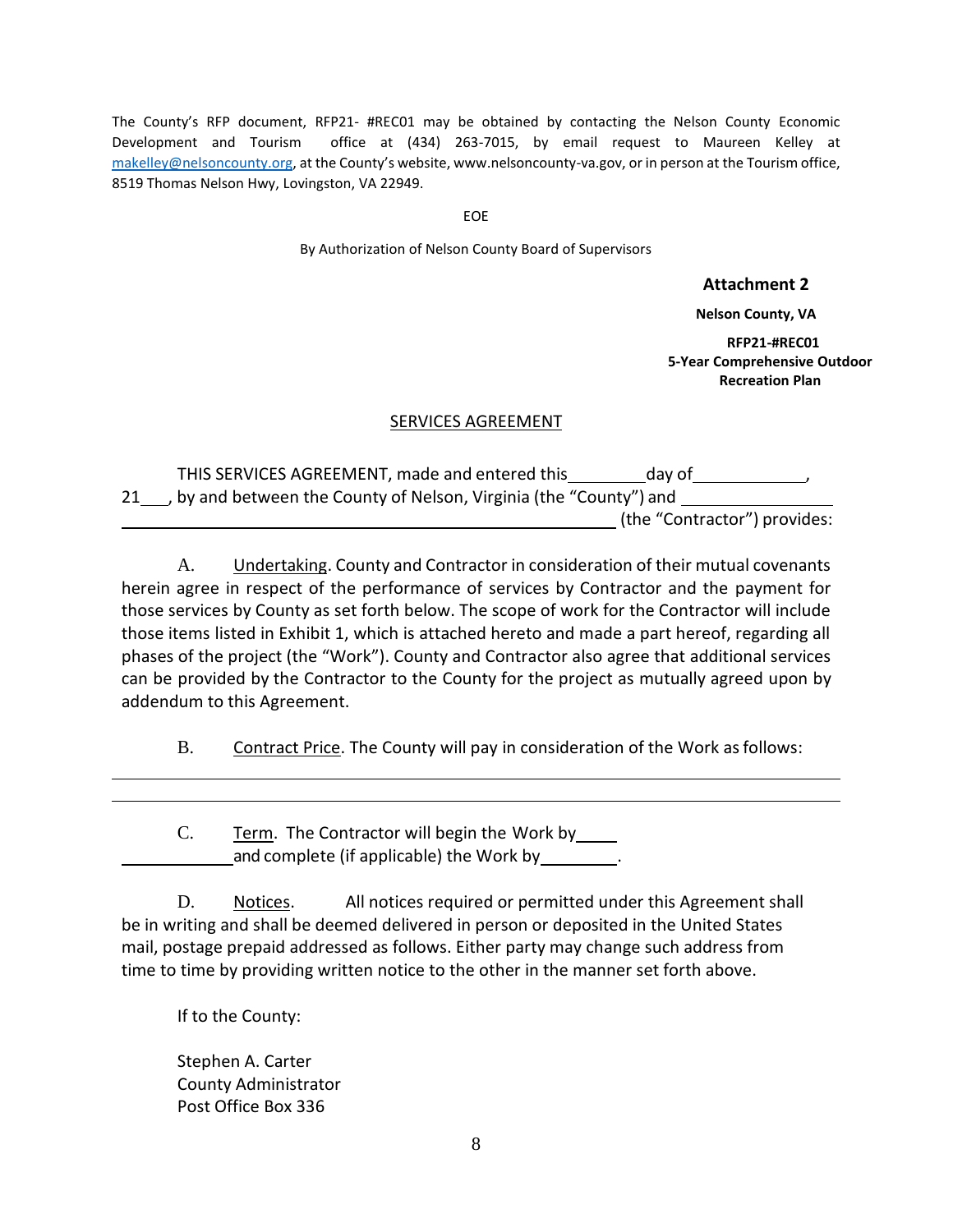Lovingston, Virginia 22949

If to the Contractor:

E. Special Provisions.

IN WITNESS WHEREOF, the parties hereto have executed this Agreement as of the date first above-written.

COUNTY OF NELSON

By:

Its

.

**Contractor** 

By:

Its <u>successive</u>

Approved as to form:

County Attorney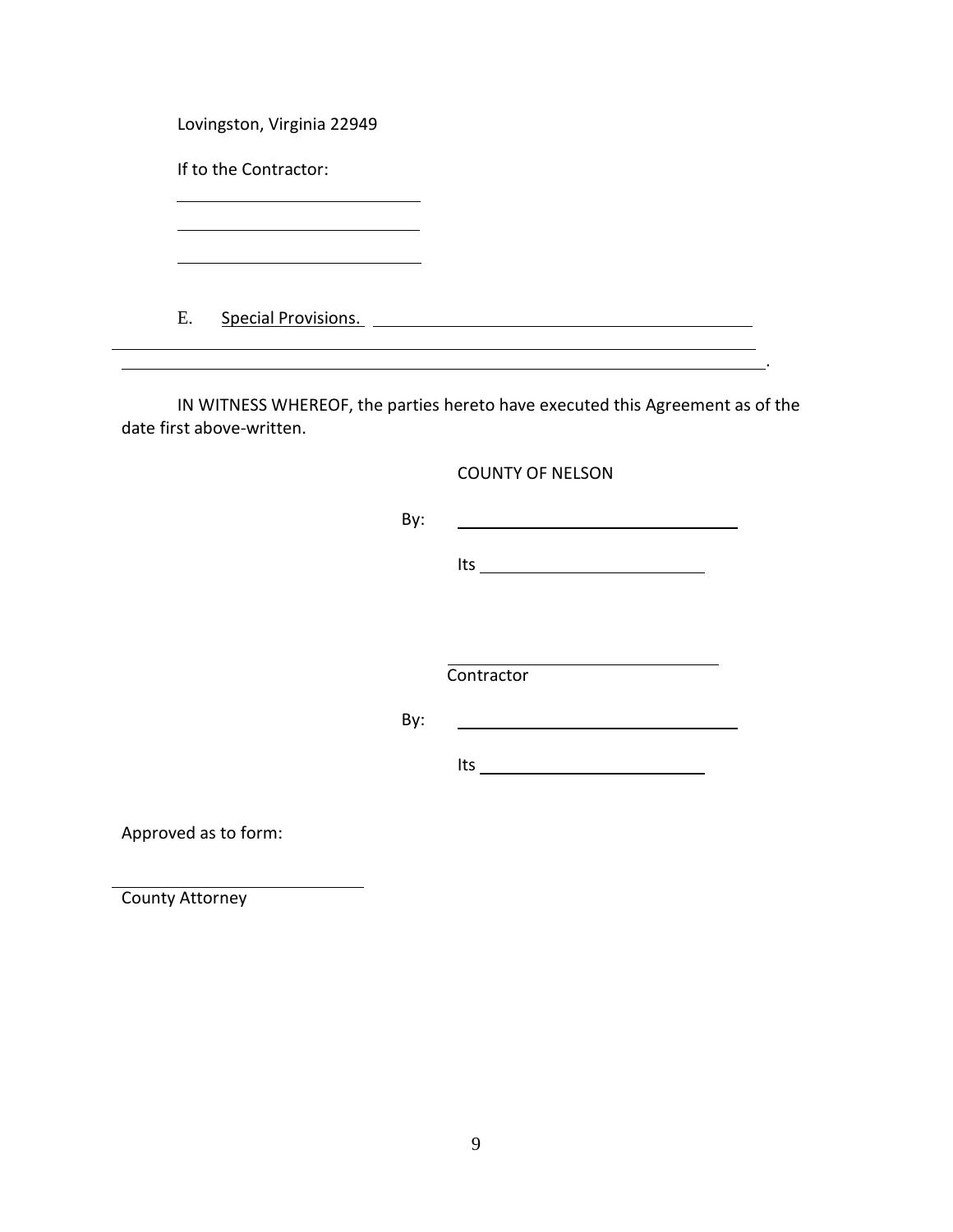### GENERAL CONDITIONS

1. Debarment Status. By submitting its proposals, Contractor certifies that it is not currently debarred from submitting bids or proposals on contracts by any state or local government or agency thereof nor is it an agent of any person or entity that is currently debarred from submitting bids or proposals on contracts by any state or local government or agency thereof.

2. Ethics in Public Contracting. The provisions contained in Sections 2.2-4367 through 2.2-4377 ofthe Virginia Public Procurement Act asset forth in the Code of Virginia shall be applicable to all contracts solicited or entered into by the County. By submitting its proposals, Contractor certifies that its proposals were made without collusion or fraud and that it has not offered or received any kickbacks or inducements from any other offeror, supplier, manufacturer, or subcontractor in connection with its proposal, and that it has not conferred upon any public employee having official responsibility for this procurement transaction any payment, loan, subscription, advance, deposit of money, services or anything of more than nominal value, present or promised, unless consideration of substantially equal or greater value was exchanged.

3. Performance of Work. Contractor shall perform all services hereunder: (i) expeditiously and consistent with the orderly progress of the project; (ii) in accordance with the standard of care and skill existing as of the date such services are provided; (iii) in accordance with all applicable laws, codes and regulations in effect at the time the Work is complete; (iv) in accordance with current standard technology for completed similar project systems accepted within the industry as of the time the Work is complete, and (v) and shall devote adequate resources to meet its obligations under this Agreement.

4. Expense Reimbursement. The Contract Price includes all fees and ordinary expenses including reasonable travel, lodging, meals, telephone expense, office overhead and clerical support. Contractor shall pay all such "out-of-pocket" expenses and shall not be entitled to reimbursement from the County except by mutual prior agreement.

5. Termination. The County upon written notice to the Contractor may terminate this Agreement for convenience. The Contractor will be paid for the negotiated and agreed upon cost of the Work performed as of the termination date. If any work or service hereunder is inprogress, but not completed as of the date of termination, then the Agreement may be extended upon written approval of the County until the work or services are completed and accepted.

6. Default. If the Contractor should refuse or fail to perform the Work in accordance with this Agreement, or, refuse or fail to fulfill any obligation imposed by this Agreement, then the County may terminate the Contractor's right to proceed and may take over the Work and prosecute the same to completion by contract or otherwise. The Contractor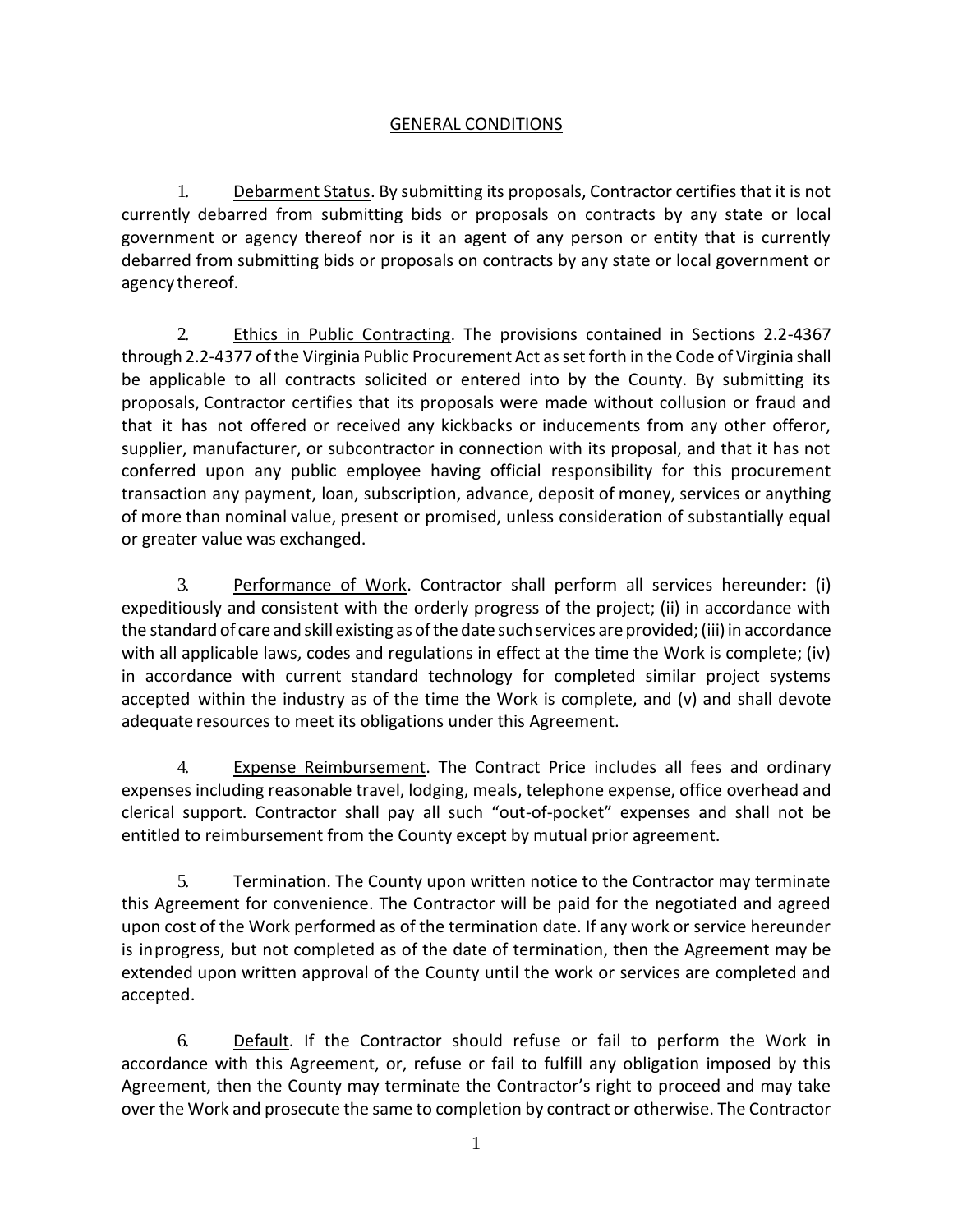shall be liable forany excess cost occasioned by the County thereby. If, in the event of default, the County does not terminate the right of the Contractor to proceed, the Contractor will continue the Work, in which event, actual damages for delay will be impossible to determine, and in lieu thereof, the Contractor may be required to pay to the County the sum provided in Paragraph F of the Agreement as liquidated damages for each calendar day of delay, and the Contractor will be liable for the amount thereof; *provided however*, that the right of the Contractor to proceed will not be terminated because of delays in the completion of the Work due to unforeseeable causes beyond the Contractor's control and without Contractor's fault or negligence.

7. Acceptance. Neither payment, final or otherwise, nor partial or entire use or acceptance of the Work by the County shall operate as an acceptance of any products or services not in accordance with this Agreement, nor shall same relieve Contractor of any responsibility for negligence, errors, or omissions in connection with the Work or operate to release the Contractor from any obligation under the Agreement.

8. Disclosure. During the term of this Agreement, the Contractor shall not, without the prior written permission of the County, accept from other clients any assignment or tasks which substantially conflict with the objectives of this Agreement. The Contractor shall give written notice to the County with respect to any such assignments or tasks. The notice shall set forth in reasonable detail the services the Contractor would undertake to perform in connection with such assignments or tasks. The County agrees to grant or deny its consent to the Contractor's acceptance of the assignments or tasks described in the notice within ten days after the notice is given. The County shall be deemed to have granted its consent if no action is taken by the County within said ten-day period.

9. Relationship of Parties. The Contractor's relationship with the County shall at all times be that of an independent contractor. Nothing herein shall be construed to designate the Contractor, or any of its officers, employees, as either employees or agents of the County.

10. Injuries. Contractor waives any rights to recover damages from the County for any injuries that Contractor, its employees, or both, may sustain while performing services under this Agreement. The Contractor shall take precautions for the safety of, and provide reasonable protection to prevent injury, loss, or damage to, its employees, and other persons who may be affected by the Work and to property at the site of the Work or adjacent thereto.

11. Indemnification. The Contractor shall indemnify and hold harmless the County, its officers, agents and all employees and volunteers, from any and all claims of bodily injury, personal injury or property damage, including the cost of investigation, all expenses of litigation, including reasonable attorney fees, and the cost of appeals arising out of any claims or suits which result from error, omissions, or negligent acts of the Contractor or its subcontractors and their agents and employees. Contractorshall indemnify and hold harmlessthe County against and from all liability, claims, damages and costs, including attorney's fees of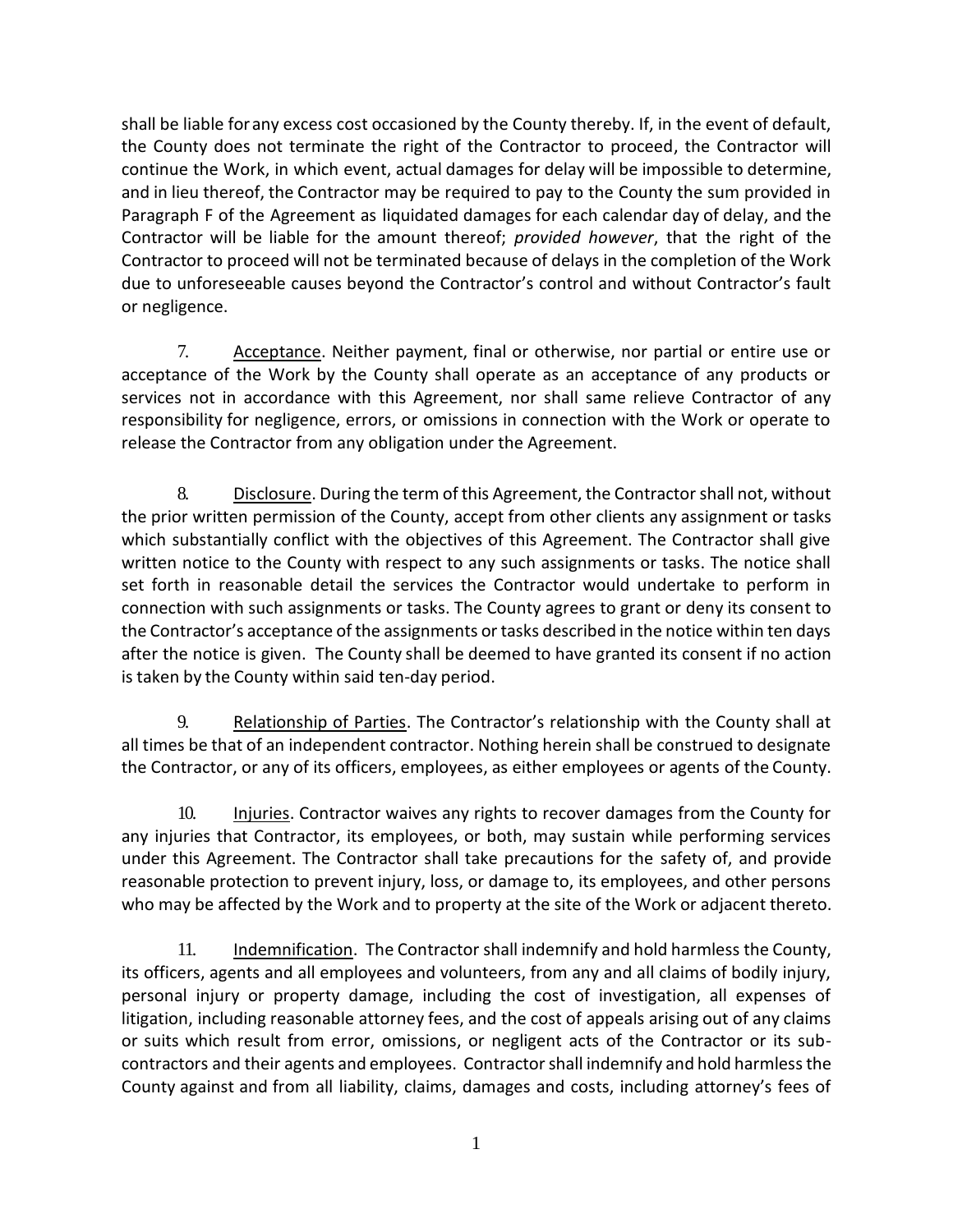every kind and nature attributable to bodily injury, sickness, disease, or death or to damage or destruction of property resulting from or in any manner arising out of or in connection with the performance of the Work under this Agreement. The provisions of this section shall survive the termination or other conclusion of this Agreement.

12. Insurance. A. Contractor will carry during the term of this Agreement the following insurance: (i) "All Risk" property insurance for its property's replacement cost; (ii) commercial general liability insurance with a minimum limit of liability of One Million Dollars (\$1,000,000) combined single limit for bodily injury or death/property damage arising out of any one occurrence; (iii) Workers' Compensation as required by law and Employer's Liability Insurance with aminimumlimit ofOne Million Dollars(\$1,000,000), and (iv) automobile liability with One Million Dollars (\$1,000,000) combined single limit.

B. Contractor shall immediately notify the County in writing of any material changes or terminations of any of the coverages required in this Agreement. If requested to do so by the County, the Contractor shall provide the County with an Acord certificate of insurance which shall have attached thereto the appropriate endorsement, coverage form, or binder, as the case may be.

13. Records Retention and Availability. Contractor agrees that the County, the State Auditor, or any of their duly authorized representatives at any time during normal business hours and as often as they may reasonably deem necessary, shall have access to and the right to examine, audit, excerpt, and transcribe any books, documents, papers, records, etc., which are pertinent to the accounting practices and procedures of Contractor and involve transactions relating to this Agreement. Contractor agrees to maintain these records for a period of three (3) years from the date of termination of this Agreement.

14. Ownership. Contractor shall retain all right, title and interest in all copyrights, patents, service marks, trade secret, and other intellectual property rights in and to all technical or internal designs, methods, ideas, concepts, techniques and templates previously developed by Contractor or developed during the course of the provision of services hereunder. All products created for the County as a result of this Agreement will be the sole property of the County to be used, reused, altered, and distributed in the County's discretion, provided however, that any reuse by or on behalf of the County without written verification or adoption by Contractor for the specific purpose intended will be at the County's sole risk and without liability or legal exposure to Contractor. Any such verification or adaption by Contractor will entitle Contractor to further compensation at rates to be agreed upon.

15. Confidential Information. A. "Confidential Information" means any information of a party that is treated as confidential by that party, including, without limitation, all data, information, files, programs, electronic or digital data or information concerning or pertaining to either party's trade secrets, technology, processes, strategies, business, operations, marketing, finance and accounting, pricing, costs, expenses, bids and proposals, clients, customers, customer lists, prospective customers, assets, properties, employees, vendors,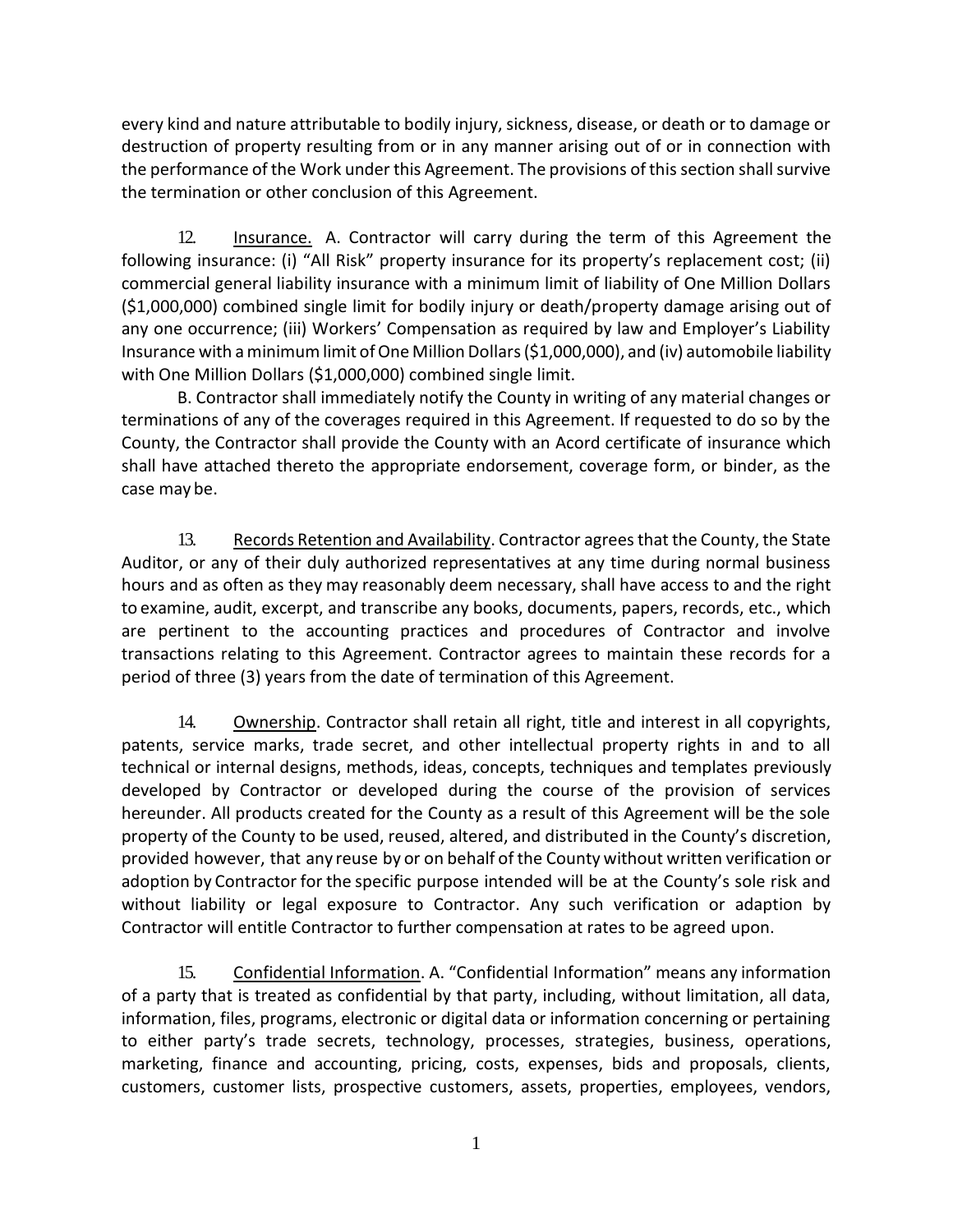agents, representatives, databases, transactions or banking. Confidential Information shall include any material supplied orally or in writing, whether identified or marked as "confidential" or not and shall include derivative information produced by a party or an employee or contractor of a party, such as compilations, studies, briefs, synopsis, notes, memoranda, outlines and similar information. Confidential Information shall include, without limitation, all such information delivered, shown or revealed to the other party prior to the date hereof.

B. A receiving party agrees:

(i) not to disclose or otherwise make available Confidential Information of the disclosing party to any third person without the prior written consent of the disclosing party; *provided, however,* that the receiving party may disclose the Confidential Information of the disclosing party to its officers, employees, consultants, and legal advisors who have a "need to know," who have been apprised of the restrictions set forth in this section, and who are themselves bound by nondisclosure obligations at least as restrictive as those set forth in this section; (ii) to use the Confidential Information of the disclosing party only for the purposes of performing its obligations under the Agreement; and,

(iii) to immediately notify the disclosing party in the event it becomes aware of any loss or disclosure of any of the Confidential Information of the disclosing party.

C. The obligations of the receiving party to safeguard Confidential Information shall not extend to information that is required to be disclosed pursuant to a requirement of a governmental agency, or is required or compelled to be disclosed by operation of law, provided that prior to any such a disclosure the disclosing party shall be notified of the requirement of the disclosure and shall have the right and opportunity to seek a protective order to limit or block such a disclosure and that the information, if required to be disclosed, is the minimum legally required to be disclosed.

D. The provisions of this section shall survive the termination or other conclusion of this Agreement.

16. Nondiscrimination. During the performance of this Agreement, Contractor agrees as follows (Code of Virginia, Section 2:2-4311):

> a. Contractor shall not discriminate against any employee or applicant for employment because of race, religion, color, sex, national origin, age, disability or other basis prohibited by state law relating to discrimination in employment except where there is a bona fide occupational qualification, reasonably necessary to the normal operation of the Contractor. Contractor agrees to post in conspicuous places, available to employees and applicants for employment, notices setting forth the provisions of this nondiscrimination clause.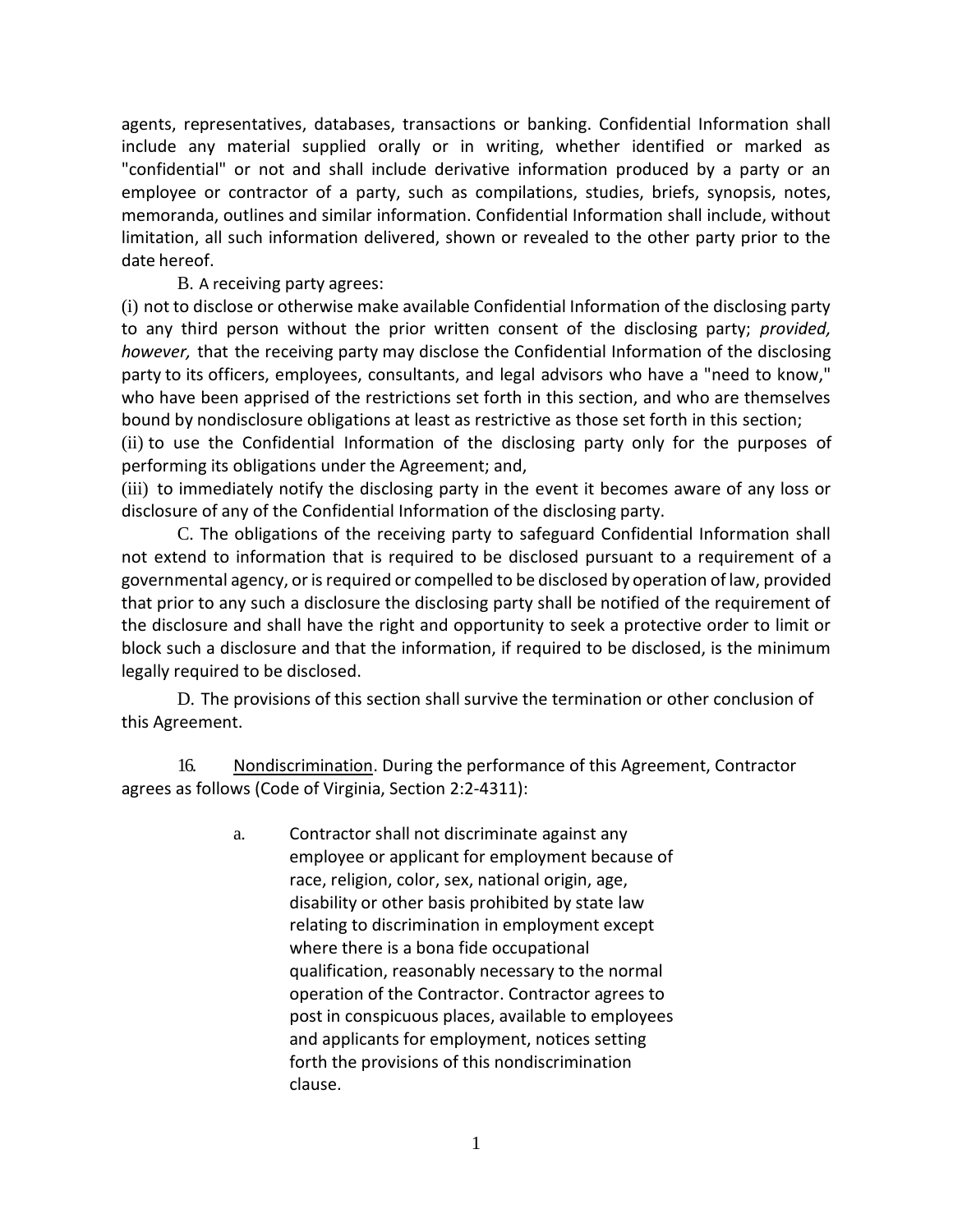- b. Contractor in all solicitations or advertisements for employees placed by or on behalf of Contractor, shall state that such Contractor is an equal opportunity employer.
- c. Notices, advertisements and solicitations placed in accordance with Federal law, rule or regulation shall be deemed sufficient for the purpose of meeting the requirements of this section.

Contractor shall include the provisions of the foregoing paragraphs of this section in every subcontract or purchase order of over \$10,000.00, so that the provisions will be binding upon each subcontractor or vendor.

17. Drug-Free Workplace to be Maintained by the Contractor. During the performance of this Agreement, Contractor agrees as follows (Code of Virginia, Section 2:2- 4312):

- a. Contractor shall provide a drug-free workplace for all of its employees. Contractor agrees to post in conspicuous places, available to employees and applicants for employment, a statement notifying employees that the unlawful manufacture, sale, distribution, dispensation, possession or use of a controlled substance or marijuana is prohibited in the workplace and specify the actions that will be taken against employees for violations of this prohibition.
- b. Contractor, in all solicitations or advertisements for employees placed by or on behalf of Contractor shall state that such Contractor maintains a drug-free workplace.
- c. Notices, advertisements and solicitations placed in accordance with federal law, rule of regulation shall be deemed sufficient for the purpose of meeting the requirements of this section.

Contractor shall include the provisions of the foregoing paragraphs of this section in every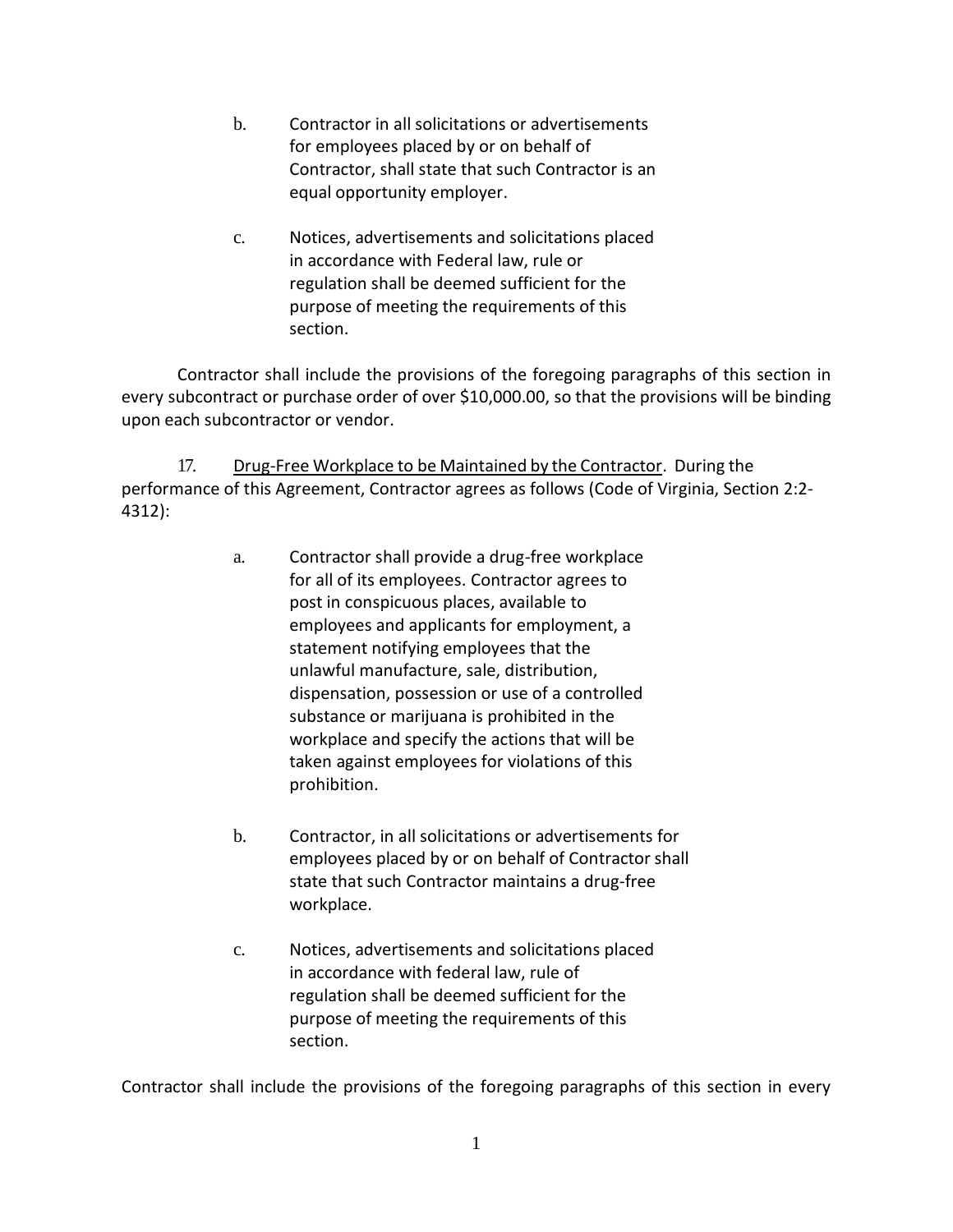subcontract or purchase order of over \$10,000.00 so that the provisions will be binding upon each subcontractor or vendor.

18. Faith Based Organizations. The County does not discriminate against faithbased organizations.

19. Immigration Law. Contractor covenants that it does not, and shall not during the performance of this Agreement for goods and services in the Commonwealth, knowingly employ an unauthorized alien as defined in the federal Immigration Reform and Control Act of 1986.

20. Contractual Claims. Contractual claims, whether for money or for other relief, shall be submitted, in writing, no later than sixty (60) days after final payment, written notice of the Contractor's intention to file such claim must be given at the time of the occurrence or beginning of the work upon which the claim is based. Such notice is a condition precedent to the assertion of any such claim by the Contractor. A written decision upon any such claims will be made by the County Administrator or his designee within thirty (30) days after submittal of the claim and any practically available additional supporting evidence required by the County Administrator. The Contractor may not institute legal action prior to receipt of the County's decision on the claim unless the County Administrator fails to render such decision within 120 days from submittal of its claim. The decision of the County Administrator shall be final and conclusive unless the Contractor within six (6) months of the date of the final decision on a claim or from expiration of the 120-day time limit, whichever occurs first, initiates legal action as provided in Section 2.2- 4364, of the Virginia Code. Failure of the County to render a decision within said 120 days shall not result in the Contractor being awarded the relief claimed nor shall it result in any other relief or penalty. The sole result of the County's failure to render a decision within said 120 days shall be Contractor's right to immediately institute legal action. No administrative appeals procedure pursuant to Section 2.2-4365, of the Virginia Code, has been established for contractual claims under this Agreement.

21. Severability. If any provision of this Agreement shall be held to be invalid or unenforceable for any reason, the remaining provisions shall continue to be valid and enforceable. If a court should find that any provision of this Agreement is invalid or unenforceable, but that by limiting such provision it becomes valid and enforceable, then such provision shall be deemed to be written, construed, and enforced as so limited.

22. Assignment. Contractor's obligations under this Agreement may not be assigned or transferred to any other person, firm, or corporation without the prior written consent of the County.

23. Successors. This Agreement shall inure to the benefit of and be binding on the parties, and their heirs, successors, assigns and legal representatives, but nothing contained in this section shall be construed to permit an assignment or other transfer